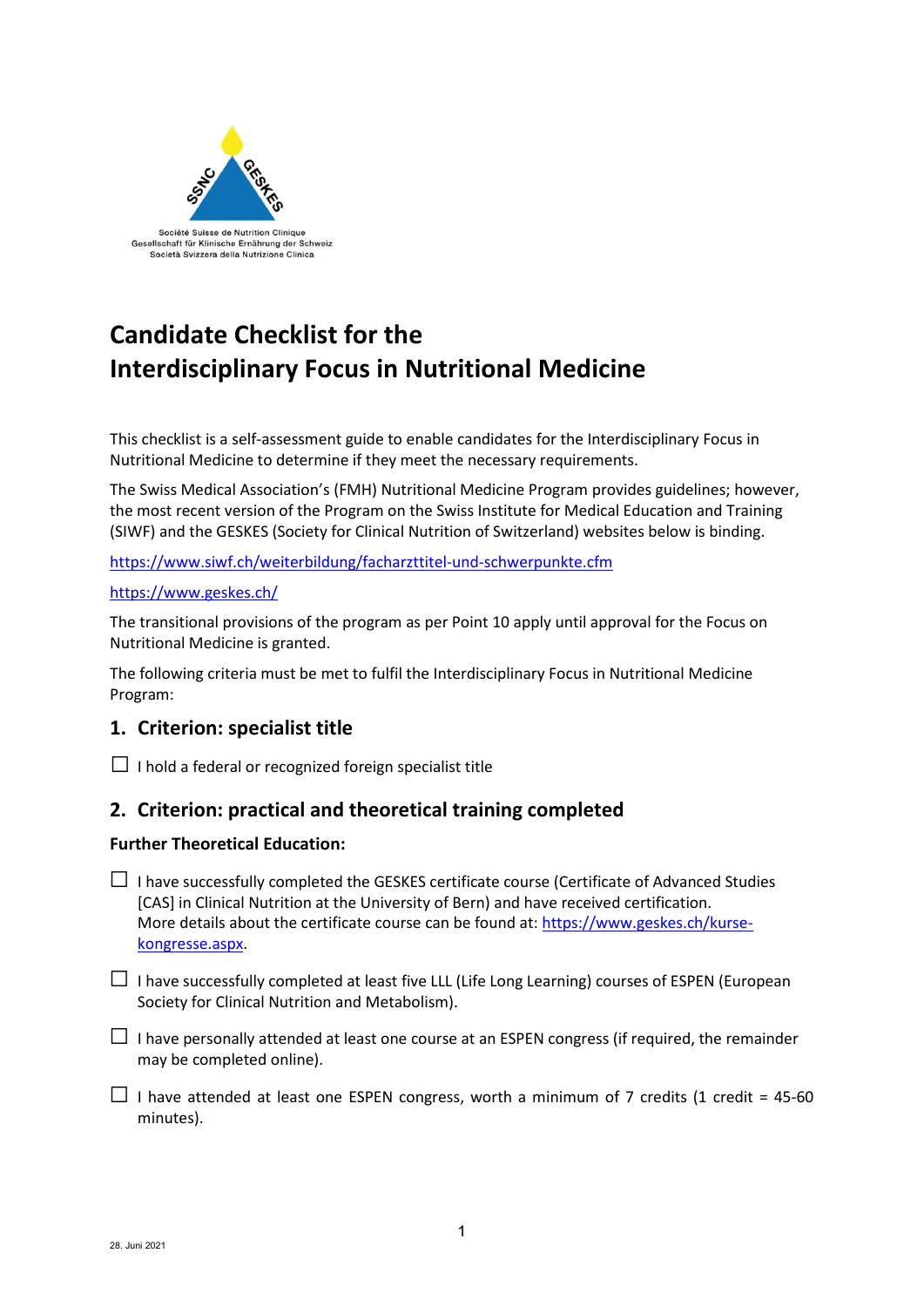### **Further Practical Training:**

#### **Further Training in Switzerland:**

| $\Box$ I have completed further training at recognized clinics, departments, centers, or practices in |
|-------------------------------------------------------------------------------------------------------|
| Switzerland.                                                                                          |

The list of training centers recognized by the SIWF and the GESKES (Point 6) can be found on the GESKES website

| $\Box$ My further training lasted at least 3 months at a 100% pensum. Any continuing education |
|------------------------------------------------------------------------------------------------|
| completed on a part-time basis will be credited proportionally. The minimum pensum is 25%      |
| (with a corresponding duration of 1 year).                                                     |

 $\Box$  My further training included at least 50 supervised interviews or consultations with patients suffering from nutritional medical problems (confirmed by the Continuing Education Instructor, see logbook).

#### **Continuing Education Abroad:**

 $\Box$  I am requesting the GESKES Continuing Education and Training Commission to recognize and approve a foreign further training institution **prior** to applying for the Focus in Nutritional Medicine, and am enclosing documents which prove its equivalency.

My continuing education took place at: (Institution, Place:

 $\Box$  Partial (Duration:

□ Entire (Duration:\_\_\_\_\_\_\_\_\_\_\_\_\_\_\_\_\_\_\_\_\_\_\_\_)

# **3. Criteria: logbook complete (Program point 3.3)**

 $\Box$  I have consistently documented the learning objectives completed at the continuing education sites in my logbook, including the initials or signatures of the respective Continuing Education Instructors.

A blank logbook is sent to candidates after they have registered with the GESKES Continuing Education and Training Commission.

## **4. Criterion: Exam passed**

 $\Box$  I have passed the final examination.

Extract from the Program (Point 5):

A structured oral practical examination will be conducted.

Its lasts for two hours and consists of the following three elements: a case discussion; a short lecture on a prepared topic, and verbal questions on nutritional medicine from experts (at least 2 experts and one recording clerk present).

It is recommended to take the examination after completion of the regulatory continuing education according to Point 3.

The examination may be conducted in German or French according to candidate request. Examinations in Italian or English are permitted if both candidate and examiners agree.

The examination takes place at least once a year. The candidate arranges an examination date via the GESKES office.

The GESGES charges an examination fee, which is determined by the examination board.

(regarding transitional provisions see point 10 of the Program).